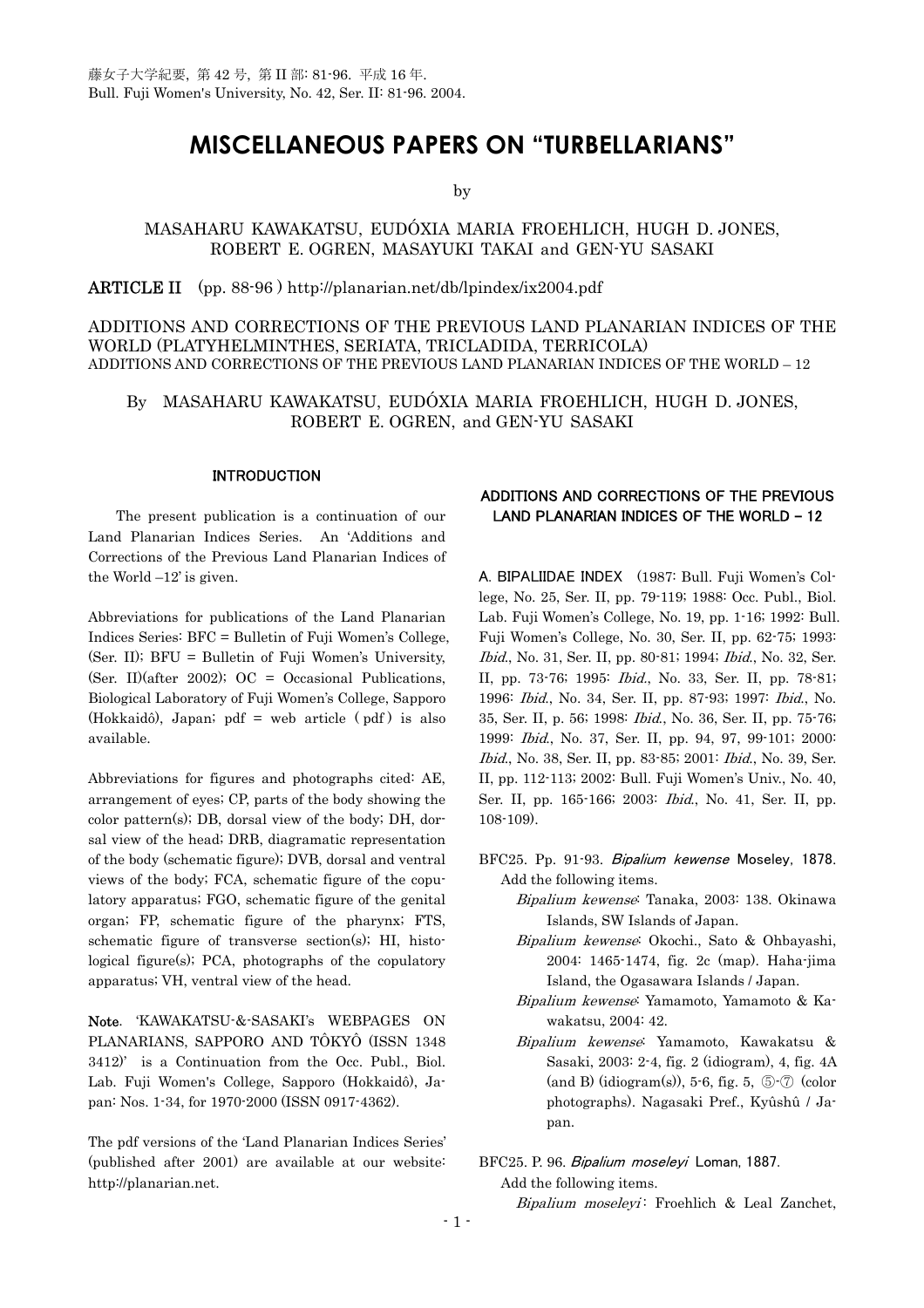2003: 752.

- BFC25. P. 97. Bipalium nobile Kawakatsu & Makino, 1982. Add the following items.
	- Bipalium nobile : Shirasawa, Yoshihama, Seo & Furuta, 2003: 32. Tôkyô / Japan.
	- Bipalium nobile : Shirasawa, Yoshihama, Seo, Furuta & Shirasawa, M., 2003: 1541. Tôkyô / Japan.
	- Bipalium nobile : [Yamamoto, A.], 2003: 34-35, 4 figs (monochrome photographs of live specimens, distribution maps in Hokkaidô). Otaru, Hokkaidô / Japan.
	- Bipalium nobile : Yamamoto, A., Yamamoto & Kawakatsu, 2004: 41-48, figs 1-5 (photographs, distribution map in Otaru City, chromosomes and an idiogram, 2x=10). Otaru, Hokkaidô / Japan.
	- Bipalium nobile : Yamamoto, Kawakatsu & Sasaki, 2003: 2-3, fig. 2 (idiogram), 5-6, fig. 5 - (color photographs). Nagasaki, Kyûshû / Japan.
- BFC25. Pp. 96-97. (Under Bipalium). Diversibipalium multilineatum (Makino & Shirasawa, 1983). Add the following items.
	- Diversibipalium multilineatum: Yamamoto, A, Yamamoto & Kawakatsu, 2004: 42.
	- Diversibipalium multilineatum: Yamamoto, Kawakatsu & Sasaki, 2003: 2-3, fig. 2 (idio $grams$ , 5, 7, fig. 5 $\circled{8}$  $\circled{4}$  (color photographs). Nagasaki, Kyûshû / Japan.

UNDESCRIBED BIPALIID SPECIES (1987: BFC25, pp. 107-109; 1992: BFC30, pp. 73-75; 1993: BFC31, p. 81; 1994: BFC32, pp. 75-76; 1995: BFC33, pp. 80-81; 1996: BFC34, pp. 88-89; 1997: BFC35, p. 56; 1999: BFC37, p. 97; 2000: BFC38, pp. 84-85; 2001: BFC39, p. 113; 2002: BFU40, p. 166; 2003: BFU41, p. 109).

- BFC30. P. 74. Bipalium sp. of Chichi-jima Island. Ogren & Kawakatsu, 1988. Bipalium muninense Sluys, Kawakatsu & Ogren, in press.\*1 Add the following item (see also BFC38: 84).
	- Bipalium sp.: Okochi, Sato & Ohbayashi, 2004: 1468, 1470, fig. 2c (map), 1472-1473. Haha-jima Island, the Ogasawara Islands (Tôkyô) / Japan.
	- \*1. This new species name may be disclaimed. Cf. ICZN, 4th Ed., 1999. Art. 8.3. It will be described based upon the samples from Chichi-jima Island, the Ogasawara Islands.
- BFC38. P. 84. (Under Bipalium). Diversibipalium sp.

Nagasaki-1. Kawakatsu, Yamamoto, Ogren & Takai, 2000. Add the following items.

- Diversibipalium sp. Nagasaki-1: Yamamoto, 2003: 36. Shimabara, Nagasaki Pref., Kyûshû / Japan.
- Diversibipalium sp. Nagasaki-1: Yamamoto, Kawakatsu & Sasaki, 2003: 2-3, fig. 2 (idiograms), 5, 7, fig.  $5 \circled{5} \cdot \circled{7}$  (color photographs). Isahaya, Nagasaki Pref., Kyûshû / Japan.
- BFC38. Pp. 84-85. (Under Bipalium). Diversibipalium sp. Nagasaki-2. Kawakatsu, Yamamoto, Ogren & Takai, 2000. Add the following items.
	- Diversibipalium sp. Nagasaki-2: Yamamoto, 2003: 36. Shimabara, Nagasaki Pref., Kyûshû / Japan.
	- Diversibipalium sp. Nagasaki-2: Yamamoto, Kawakatsu & Sasaki, 2003: 2-3, fig. 2 (idiogram), 8, fig.  $5 \times 2 \times 10^{-1}$  (color photographs). Shimabara, Nagasaki Pref., Kyûshû / Japan.
- BFC38. P. 85. (Under Bipalium). Diversibipalium sp. Nagasaki-3. Kawakatsu, Yamamoto, Ogren & Takai, 2000. Add the following items.
	- Diversibipalium sp. Nagasaki-3: Yamamoto, 2003: 36-37. Shimabara, Nagasaki Pref. Kyûshû / Japan.
	- Diversibipalium sp. Nagasaki-3: Yamamoto, Kawakatsu & Sasaki, 2003: fig. 2 (idiogram), 5, 8, fig. 5 Q - U (color photographs). Shimabara, Nagasaki Pref., Kyûshû / Japan.
- BFC38. P. 85. (Under Bipalium). Diversibipalium sp. Nagasaki-4. Kawakatsu, Yamamoto, Ogren & Takai, 2000. Add the following item.
	- Diversibipalium sp. Nagasaki-4: Yamamoto, Kawakatsu & Sasaki, 2003: 2-3, fig. 2 (idiogram), 5, 9, fig.  $5 \circledcirc$   $\circledcirc$  (color photographs). Nagasaki, Nagasaki Pref., Kyûshû / Japan.
- BFC38. P. 85. (Under Bipalium). Diversibipalium sp. Nagasaki-5. Kawakatsu, Yamamoto, Ogren & Takai, 2000. Add the following items.
	- Diversibipalium sp. Nagasaki-5: Yamamoto, 2003: 37. Shimabara, Nagasaki Pref., Kyûshû / Japan.
	- Diversibipalium sp. Nagasaki-5: Yamamoto, Kawakatsu & Sasaki, 2003: 3-4, fig. 2 (idiogram),  $5, 9$ , fig.  $5 \circled{3}$   $\circ$   $\circled{3}$  (color photographs). Shimabara, Nagasaki Pref., Kyûshû / Japan.
- BFC39. P. 113. (Under Bipalium). Diversibipalium sp. Kumamoto-1: Yamamoto, 2000. Add the following item.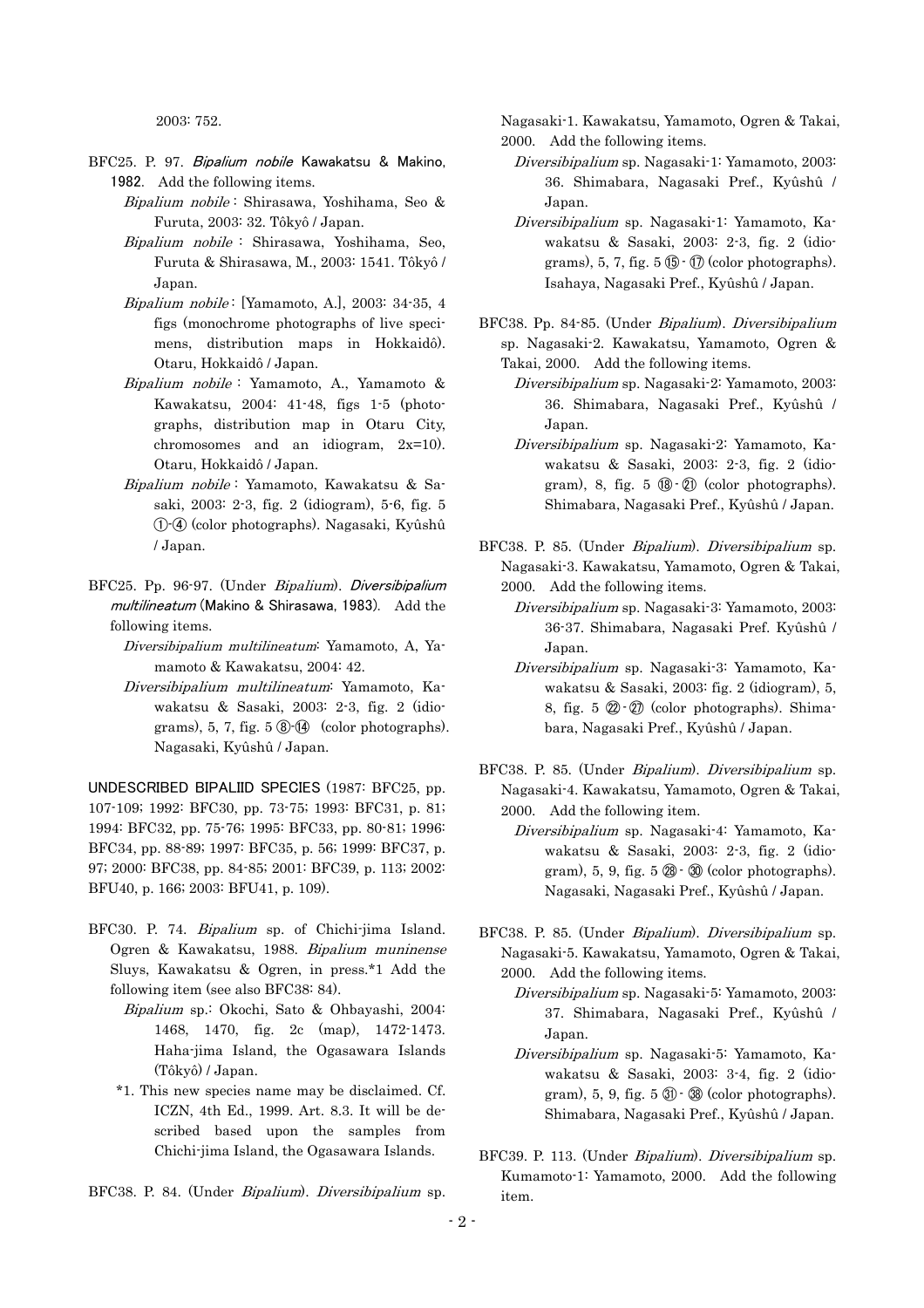Diversibipalium sp. Kumamoto-l: Yamamoto, Kawakatsu & Sasaki, 2003: 4, fig. 4c (idiogram),  $5, 9$ , fig.  $5 \circledast$  -  $\circledast$  (color photographs). Kumamoto Pref., Kyûshû / Japan.

B. RHYNCHODEMIDAE INDEX, PART I: RHYNCHO-DEMINAE (1988: Bull Fuji Women's College, No. 26, Ser. II pp. 39-91; 1992: Ibid., No. 30, Ser. II, pp. 75-78; 1993: Ibid., No. 31, Ser. II, p. 81; 1994: Ibid., No. 32, Ser. II, p. 76; 1995: Ibid., No. 33, Ser. II, p. 81; 1996: Ibid., No. 34, Ser. II, p. 89; 1997: Ibid., No. 35, Ser. II, pp. 56-57; 1998: Ibid., No. 36, Ser. II, p. 76; 1999: Ibid., No. 37, Ser. II, pp. 101-103; 2000: Ibid., No. 38, Ser. II, pp. 85-86; 2001: Ibid., No. 39, Ser. II, pp. 113-114; 2002: Bull. Fuji Women's Univ., No. 40, Ser. II, p. 166; 2003: Ibid., No. 41, Ser. II, pp. 97-106, 109-110).

- BFC26. P. 51. Insert a new collective group (genus) and species list before the genus *Caenoplana* Moseley, 1877. See BFU41. Pp. 94-95, 98-99, Table 1.
	- Genus Anisorhynchodemus Kawakatsu, Froehlich, Jones, Ogren & Sasaki, 2003 (collective group).
		- Literature: Kawakatsu, Froehlich, Jones, Ogren, Takai & Sasaki (2003), Article II.
- BFC26. P. 62. Replace "Platydemus boehmigi Geba, 1909" by the following name. nec "Rhynchodemus boehmigi von Graff, 1899."
- Anisorhynchodemus gebaboehmigi Kawakatsu, Froehlich, Jones, Ogren & Sasaki, 2003.
	- Anisorhynchodemus gebaboehmigi nom. nov.: Kawakatsu, Froehlich, Jones, Ogren & Sasaki, 2003: 102. Comoro Island.
	- Cf. Kawakatsu, Froehlich, Jones, Ogren & Sasaki (2003, pp. 98, 102). Anisorhynchodemus boehmigi (von Graff, 1899).
- BFC26. P. 61. Replace "Platydemus assimilis Wood, 1926" by the following name. nec "Rhynchodemus assimilis Geba, 1909".
- Anisorhynchodemus woodassimilis Kawakatsu, Froehlich, Jones & Sasaki, 2003.
	- Anisorhynchodemus woodassimilis nom. nov.: Kawakatsu, Froehlich, Jones, Ogren & Sasaki, 2003: 102. Australia (NSW).
	- Cf. Kawakatsu, Froehlich, Jones, Ogren & Sasaki (2003, pp. 98, 102). Anisorhynchodemus assimilis (Geba, 1909).
- BFC26. Pp. 64-65. Platydemus manokwari de Beauchamp, 1962. Add the following items.
	- Platydemus manokwari: Tanaka, 2003: 138. Okinawa Island, SW Islands of Japan.
	- Platydemus manokwari: Okochi, Sato & Ohbayashi, 2004: 1465-1474, fig. 2c (map). Hahajima Island, the Ogasawara Islands (Tôkyô) / Japan.

UNDESCRIBED RHYNCHODEMIDAE (Rhynchodeminae) SPECIES (1998: BFC26, pp. 82-84; 1992: BFC30, p. 78; 1994: BFC32, p. 76; 1997: BFC35, p. 57; 2000: BFC38, p. 86; 2002: BFU40, pp. 166-167).

- BFC38. P. 86. Platydemus ? sp. 1 of Chichijima Island. Kawakatsu, Okochi, Sato, Ohbayashi, Kitagawa & Totani, 1999. Add the following item.
	- Platydemus ? sp. 1: Okochi, Sato & Ohbayashi. 2004: 1468, 1470, fig. 2c (map). 1472-1473. Haha-jima Island, the Ogasawara Islands (Tôkyô) / Japan.
- BFC38. P. 86. Platydemus ? sp. 2 of Chichijima Island. Kawakatsu, Okochi, Sato, Ohbayashi, Kitagawa & Totani, 1999. Add the following item.
	- Platydemus ? sp. 2: Okochi, Sato & Ohbayashi, 2004: 1472. Haha-jima Island, the Ogasawara Islands (Tôkyô) / Japan.

C. RHYNCHODEMIDAE INDEX, PART II : MICRO-PLANINAE (1989: Bull Fuji Women's College, No. 27, Ser. II, pp. 53-111; 1992: Ibid., No. 30, Ser. II, pp. 78-80; 1993: Ibid., No. 31, Ser. II, pp. 81-82; 1994: Ibid., No. 32, Ser. II, pp. 76-77; 1995: Ibid., No. 33, Ser. II, p. 81; 1996: Ibid., No. 34, Ser. II, p. 89; 1997: Ibid., No. 35, Ser. II, p. 57; 1998: Ibid., No. 36, Ser. II, pp. 76-77; 2000: Ibid., No. 38, Ser. II, pp. 86-89; 2001: Ibid., No. 39, Ser. II, p. 111; 2002: Bull. Fuji Women's Univ., No. 40, Ser. II, p. 167; 2003: Ibid., No. 41, Ser. II, pp. 97- 106, 110).

### Othelosoma joburgi Jones, 2004.

- Othelosoma joburgi n.sp. Jones, 2004: 31-40, figs 1-3 (VB, FTS, FCA). Roodeport, Gauteng Province (ex-Transvaal) / South Africa.
- BFC27. P. 90. Insert a new collective group (genus) and species list before the 'CLASSIFICATION OF THE FAMILY RHYNCHODEMIDAE, etc.' See BFU41. Pp. 97-99, Table 1.

Genus Statomicroplana Kawakatsu, Froehlich,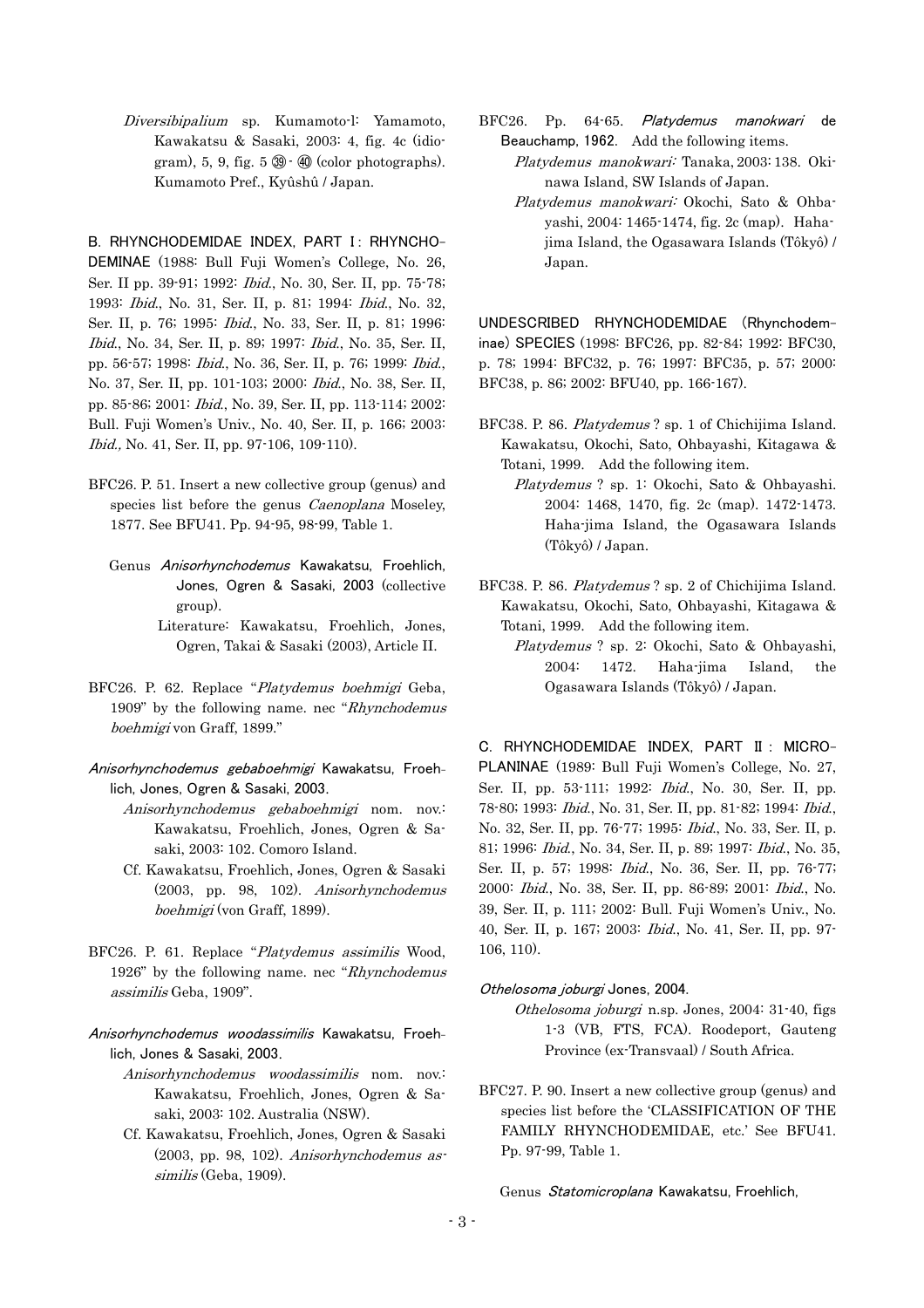Jones, Ogren & Sasaki, 2003 (collective group).

 Literature: Kawakatsu, Froehlich, Jones, Ogren, Takai & Sasaki (2003), Article II.

UNDESCRIBED RHYNCHODEMIDAE (Microplaninae) SPECIES (1988: BFC26, pp. 82-84; 1997: BFC35, p. 57; 2000: BFC38, p. 89; 2001: BFC39, p. 114).

None reported during the past year.

D. GEOPLANIDAE INDEX, PART I: GEOPLANINAE (1990: Bull. Fuji Women's College, No. 28, Ser. II, pp. 79-166; 1992: Ibid., No. 30, Ser. II, pp. 80-89; 1993: Ibid., No. 31, Ser. II, p. 82; 1994: Ibid., No. 32, Ser. II, p. 77; 1995: Ibid., No. 33, Ser. II, pp. 81-82; 1998: Ibid., No. 36, Ser. II, pp. 77-78; 2000: Ibid., No. 38, Ser. II, pp. 89-91; 2001: Ibid., No. 39, Ser. II, pp. 114-117; 2002: Bull. Fuji Women's Univ., No. 40, Ser. II, pp. 167-168; 2003: Ibid., No. 41, Ser. II, pp. 110-111).

 Genus Cephaloflexa Carbayo & Leal-Zanchet, 2003. Cephaloflexa n. g. Carbayo & Leal-Zanchet, 2003: 450. Type species: *Geoplana bergi* von Graff, 1899. Literature: Carbayo & Leal-Zanchet, 2003: 450.

- Cephaloflexa araucariana Carbayo & Leal-Zanchet, 2003.
	- Cephaloflexa araucariana n. sp.: Carbayo & Leal-Zanchet, 2003: 453-458, figs 3-8 (DVB, HI, FCA), 464, fig. 14e (DH), 466-467. Floresta Nacional de São Francisco de Paula, Rio Grande do Sul / Brazil.

Cephaloflexa bergi (von Graff, 1899).

- Cephaloflexa bergi comb. nov.: Carbayo & Leal-Zanchet, 2003: 449-453, figs 1-2 (HI, FCA), 466-467. Floresta Nacional de São Francisco de Paula, Rio Grande do Sul / Brazil.
- Synonyms of Cephaloflexa bergi cited from Carbayo & Leal-Zanchet (2003, p. 450). The format of citation is slightly changed.
- Geoplana bergi von Graff, 1899: 323, taf. VII, figs 18-19.
- Choeradoplana iheringi in Schirch, 1929: pl. III, fig. 7; 37, fig. 9.
- Geoplana meixneri in Riester, 1938: 11, figs 7-9, taf. 1, fig. 3.
- Geoplana bergi (?) in Riester, 1938: 16, figs 13-15,

taf. 1, fig. 5.

- Geoplana bergi in Marcus, 1951: 58, pl. XXI, fig. 122; pl. XXIV, figs 155-159; pl. XXXIX, figs 287-288.
- Notogynaphallia bergi (Riester, 1938) in Ogren & Kawakatsu, 1990: 140-141.
- Notogynaphallia meixneri (Riester, 1938) in Ogren & Kawakatsu, 1990: 142.
- BFC28. P. 95. Choeradoplana bilix Marcus, 1951. Add the following item. Choeradoplana bilix : Leal-Zanchet & Souza, 2003: 523. Brazil.
- BFC28. P. 95. Choeradoplana catua Froehlich, 1955. Add the following item.

 Choeradoplana catua : Leal-Zanchet & Souza, 2003: 523. Brazil.

- BFC28. P. 95. Choeradoplana ehrenreichi von Graff, 1899. Add the following item.
	- Choeradoplana ehrenreichi : Leal-Zanchet & Souza, 2003: 523. Brazil.
- BFC28. P. 95. Choeradoplana iheringi von Graff, 1899. Add the following items.
	- Choeradoplana iheringi: Carbayo & Leal-Zanchet, 2003: 464, fig. 14e (VH), 465, fig. 16 (HI). Floresta Nacional de São Francisco de Paula, Rio Grande do Sul / Brazil.
	- Choeradoplana iheringi: Leal-Zanchet & Souza, 2003: 523-530, figs 1-14 (DB in color, FCA, HI, PCA). Floresta Nacional de São Francisco de Paula, Rio Grande do Sul / Brazil.
- BFC28. P. 96. Choeradoplana langi (von Graff, 1894). Add the following item.

Choeradoplana langi: Leal-Zanchet & Souza, 2003: 523. Brazil; Paraguay; Argentina.

- BFC28. Pp. 96-97. Choeradoplana marthae Froehlich, 1955. Add the following item. Choeradoplana marthae : Leal-Zanchet & Souza, 2003: 523. Brazil.
- BFC39. P. 115. Geoplana (Geoplana) franciscana Leal-Zanchet & Carbayo, 2001. Add the following item.
	- Geoplana franciscana: Carbayo & Leal-Zanchet, 2003: 450, 464. Floresta Nacional de São Francisco de Paula, Rio Grande do Sul / Brazil.
- BFU40. Pp. 167-168. Geoplana (Geoplana) josefi Car-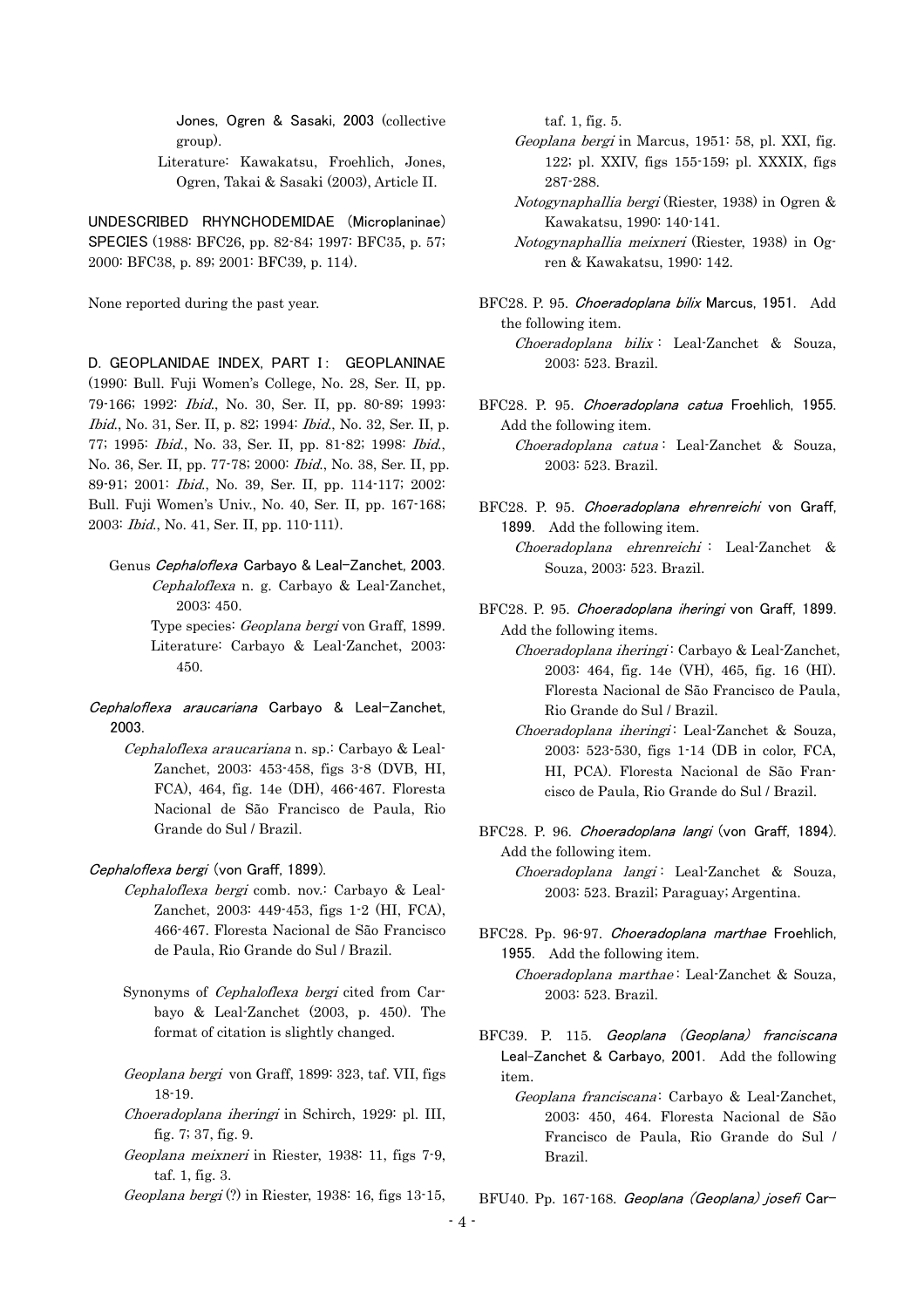bayo & Leal-Zanchet, 2001. Add the following item.

- Geoplana josefi: Carbayo & Leal-Zanchet, 2003: 464, figs 14b (DH), 15 (HI). Floresta Nacional de São Francisco de Paula, Rio Grande do Sul / Brazil.
- BFC28. P. 125. Geoplana (Geoplana) matuta E. M. Froehlich, 1955. Add the following item.
	- Notogynaphallia matuta (in Ogren & Kawakatsu, 1990): Froehlich & Leal-Zanchet, 2003: 751. Cf. BFC39: 115.
- BFC28. P. 133. Geoplana (Geoplana) tuxaua E. M. Froehlich, 1955. Add the following item.
	- Notogynaphallia tuxaua (in Ogren & Kawakatsu, 1990): Froehlich & Leal-Zanchet, 2003: 751. Cf. BFC39: 116.
- BFC28. P. 138. Issoca rezendei (Schirch, 1929). Add the following item.
	- Issoca rezendei: Carbayo & Leal-Zanchet, 2003: 464, fig. 14d (DH), 465-466, fig. 17 (HI). Cabo Frio, Rio de Janeiro / Brazil.
- BFC28. Pp. 139-140. BFC30. P. 85. Notogynaphallia abundans (von Graff, 1899). Add the following item.
	- Notogynaphallia abundans: Froehlich & Leal-Zanchet, 2003: 751.
- BFC28. P. 140. Notogynaphallia albonigra (Riester, 1938). Add the following item.
	- Notogynaphallia albonigra: Froehlich & Leal-Zanchet, 2003: 750.
- BFC28. P. 140. Notogynaphallia andina (Hyman, 1962). Add the following item.
	- Notogynaphallia andina : Froehlich & Leal-Zanchet, 2003: 751.
	- Note. Froehlich & Leal-Zanchet (2003: 751) wrote: "N. andina (Hyman, 1962) presents some very peculiar characteristic of the copulatory apparatus, which render its assignment to Notogynaphallia doubtful."
- BFC28. P. 140. BFC30. P. 85. Notogynaphallia atra (Schultze & Müller, 1857) Add the following item. Notogynaphallia atra: Froehlich & Leal-Zanchet, 2003: 751.
- BFC28. Pp. 140-141. 'Notogynaphallia bergi (Riester, 1938)'. Alter the genus from 'Notogynaphallia' to Cephaloflexa. See Cephaloflexa bergi (von Graff,

1899) in the present publication.

BFC28. P. 141. BFC 30. Pp. 85-86. Notogynaphallia caissara (E. M. Froehlich, 1955). Add the following item.

- Notogynaphallia caissara: Froehlich & Leal-Zanchet, 2003: 745, 751-752.
- BFC28. P. 141. Insert a new species and new species list next to Notogynaphallia caissara (E. M. Froehlich, 1955).
- Notognaphallia ceciliae Froehlich & Leal-Zanchet, 2003. Notogynaphallia ceciliae n. sp.: Froehlich & Leal-Zanchet, 2003: 745-753, figs 1-10 (DB in color, CP, FP, HI, FCA, PCA). Floresta Nacional de São Francisco de Paula, Rio Grande do Sul / Brazil.
	- Note. The present new species was reported in the previous papers as *Notogynaphallia* sp. 1 (Leal-Zanchet & Carbayo, 2000; Leal-Zanchet & Froehlich, 2001), Notogynaphallia sp. 2 (Carbayo, Leal-Zanchet & Vieira, 2002) and Notogynaphallia sp. 3 (Carbayo, Leal-Zanchet & Vieira, 2002).

 In their paper by Froehlich & Leal-Zanchet  $(2003)$ , the genus *Notogynaphallia* Ogren & Kawakatsu, 1990, was discussed from a new taxonomic viewpoint. It can be separable into 2 groups (see 'Discussion' on pp. 750-752).

- BFC28. P. 141. Notogynaphallia fita (Froehlich, 1959). Add the following item. Notogynaphallia fita: Froehlich & Leal-Zanchet, 2003: 745, 751-752. Brazil.
- BFC28. Pp. 141-142. BFC30. P. 86. Notogynaphallia froehlichae Ogren & Kawakatsu, 1990. Add the following item. Notogynaphallia froehlichae : Froehlich & Leal-
	- Zanchet, 2003: 751. Brazil.
- BFC28. P. 142. Notogynaphallia garua (du Bois-Reymond Marcus, 1951). Add the following item. Notogynaphallia garua: Froehlich & Leal-Zanchet, 2003: 750. Peru.
- BFC28. P. 142. Notogynaphallia goetschi (Riester, 1938). Add the following item.
	- Notogynaphallia goetschi : Froehlich & Leal-Zanchet, 2003: 751.
	- Note. Froehlich & Leal-Zanchet (2003: 751) wrote: "N. goetschi (Riester, 1938) must be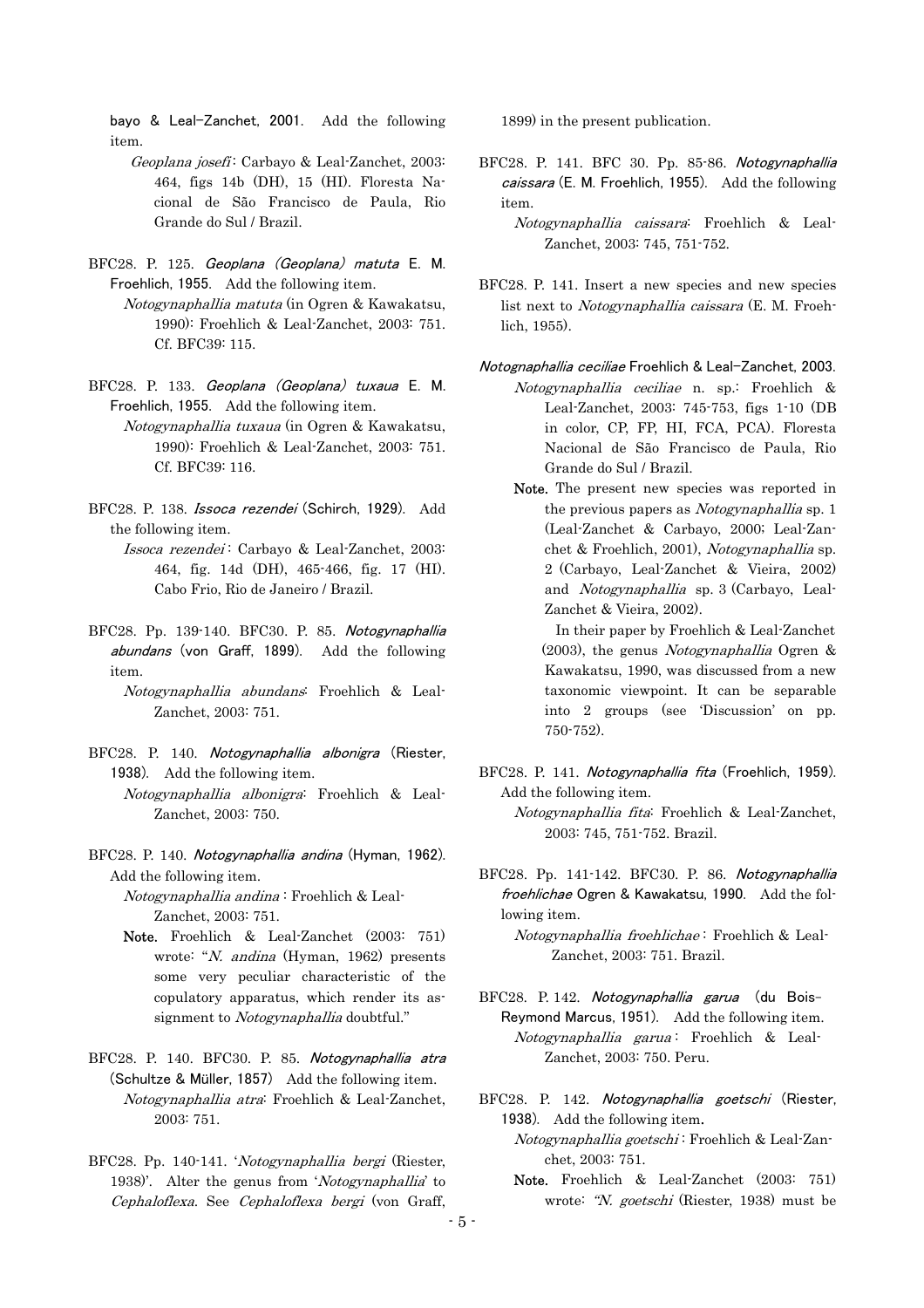transferred to another genus based on the presence of a permanent penial papilla (Leal-Zanchet & Carbayo 2001) and especially, its peculiar mesenchymatic musculature (Froehlich's unpublished observation)."

- BFC39. P. 116. Notogynaphallia guaiana Leal-Zanchet & Carbayo, 2001. Add the following item.
	- Notogynaphallia guaiana : Froehlich & Leal-Zanchet, 2003: 751-752. Brazil.
- BFC30. Pp. 86-87. Notogynaphallia marginata (von Graff, 1899). Add the following items.
	- Geoplana marginata sensu von Graff, 1899 (nec Notogynaphallia marginata as in Leal-Zanchet & Froehlich, 200l): Froehlich & Leal-Zanchet, 2003: 751. Paraguay and Brazil.
	- Geoplana marginata sensu Marcus, 1951 (nec Notogynaphallia marginata as in Leal-Zanchet & Froehlich, 2001): Froehlich & Leal-Zanchet, 2003: 751.
- BFC28. P. 142. 'Notogynaphallia meixneri (Riester, 1938)'. Alter the genus from 'Notogynaphallia' to Cephaloflexa. Synonymized: Cephaloflexa bergi (von Graff, 1899) in the present publication.
- BFC28. Pp. 142-143. Notogynaphallia modesta (von Graff, 1899). Add the following item.
	- Notogynaphallia modesta: Froehlich & Leal-Zanchet, 2003: 751. Paraguay.
- BFC28. P. 143. Notogynaphallia mourei (Froehlich, 1956). Add the following item. Notogynaphallia mourei: Froehlich & Leal-Zanchet, 2003: 751. Brazil.
- BFC28. P. 143. Notogynaphallia muelleri (Diesing, 1861). Add the following item.

 Notogynaphallia muelleri: Froehlich & Leal-Zanchet, 2003: 745, 751-752. Brazil.

- BFC28. P. 143. Notogynaphallia nataliae (Froehlich, 1959). Add the following item.
	- Notogynaphallia nataliae: Froehlich & Leal-Zanchet, 2003. Brazil.
- BFC28. P. 144. Notogynaphallia parca (E. M. Froehlich, 1955). Add the following item.
	- Notogynaphallia parca: Froehlich & Leal-Zanchet, 2003: 750-751. Brazil.
- BFC28. P. 144. Notogynaphallia plumbea (Froehlich, 1956). Add the following item.

 Notogynaphallia plumbea : Froehlich & Leal-Zanchet, 2003: 750, 752. Brazil.

BFC28. P. 144. Notogynaphallia quinquestriata (Hyman, 1962). Add the following item. Notogynaphallia quinquestriata: Froehlich & Leal-Zanchet, 2003: 751-752. Panama.

- BFC28. P. 145. BFC30. P. 87. Notogynaphallia sexstriata (von Graff, 1899). Add the following item. Notogynaphallia sexstriata: Froehlich & Leal-Zanchet, 2003: 750, 752. Brazil.
- BFC28. P. 161. Insert a new genus and species list before the genus Xerapoa Froehlich, 1955.
	- Genus Supramontana Carbayo & Leal-Zanchet, 2003.
		- Supramontana n. g. Carbayo & Leal-Zanchet, 2003
		- Type species: Supramontana irritata Carbayo & Leal-Zanchet, 2003
		- Literature: Carbayo & Leal-Zanchet, 2003: 458-459.

Supramontana irritata Carbayo & Leal-Zanchet, 2003.

 Supramontanairritatan.sp.:Carbayo& Leal-Zanchet, 2003: 459-464, figs 10-13 (DB, HI, FCA). Floresta Nacional de São Francisco de Paula, Rio Grande do Sul / Brazil.

UNDESCRIBED GEOPLANIDAE (Geoplaninae) SPE-CIES (1990: BFC28, pp. 162-165; 1994: BFC32, p. 77; 2000: BFC38, p. 91; 2002: BFU40, p. 168).

None reported during the past year.

E. GEOPLANIDAE INDEX, PART II: CAENOPLANINAE AND PELMATOPLANINAE (1991: Bull. Fuji Women's College, No. 29, Ser. II, pp. 25-102; 1992: Ibid., No. 30, Ser. II, p. 89; 1993: Ibid., No. 31, Ser. II, pp. 82-83; 1994: Ibid., No. 32, Ser. II, pp. 77-82; 1995: Ibid., No. 33, Ser. II, pp. 81-82; 1996: Ibid., No. 34, Ser. II, p. 90; 1997: Ibid., No. 35, Ser. II, pp. 58-59; 1999: Ibid., No. 37, Ser. II, pp. 94-97; 2000: Ibid, No. 38, Ser. II, pp. 91-94; 2001: Ibid., No. 39, Ser. II, pp. 117-118; 2002: Bull. Fuji Women's Univ., No. 40, Ser. II, pp. 168-170; 2003: Ibid., No. 41, Ser. II, p. 112).

BFC29. P. 41. (Under Artioposthia). BFC37. Pp. 94-96. Arthurdendyus triangulatus (Dendy, 1895). Add the following item.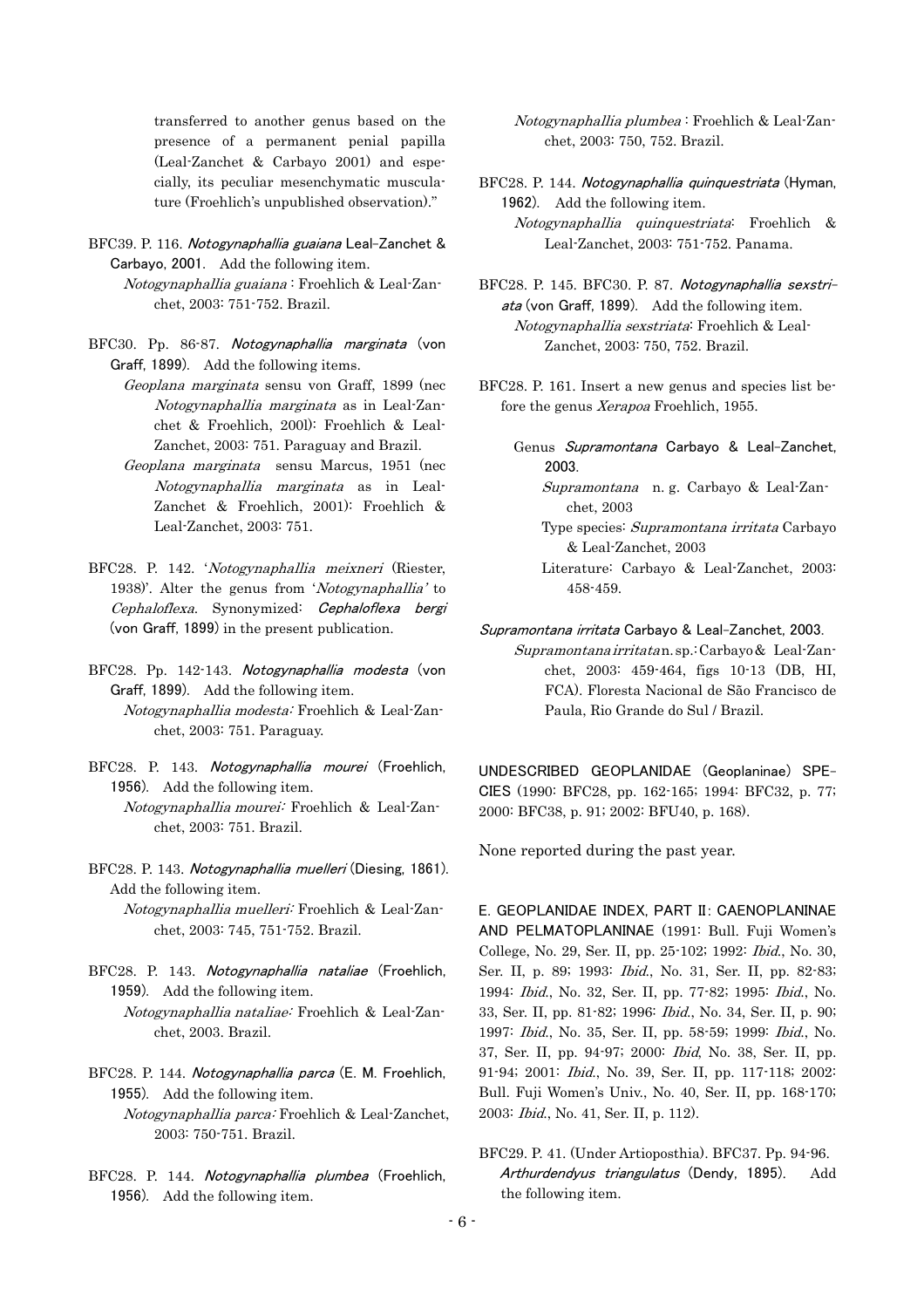Arthurdendyus triangulatus : Jones, Davenport & Boag, 2004: 749-754, figs 1-5 (graphs, HI). Dunoon, Scotland / UK.

UNDESCRIBED GEOPLANIDAE (Caenoplaninae) SPE-CIES (1991: BFC29, pp. 95-96; 1994: BFC32, p. 82; 1997: BFC35, p. 59; 1998: BFC36, p. 78; 2000: BFC38, pp. 94-95; 2002: BFU40, p. 170.)

- BFC38. P. 95. Australopacifica sp. 1 of Ogasawara, Kawakatsu, Okochi, Sato, Ohbayashi, Kitagawa & Totani, 1999. Add the following item.
	- Australopacifica sp.: Okochi, Sato & Ohbayashi, 2004: 1470, fig. 2c (map), 1471-1473. Hahajima Island, the Ogasawara Islands (Tôkyô) / Japan.
	- Australopacifica sp. 2 of Ogasawara. Okochi, Sato & Ohbayashi. 2004.
	- Unidentified 1. Okochi, Sato & Ohbayashi, 2004: 1470, fig. 2c (map). Haha-jima Island, the Ogasawara Islands (Tôkyô) / Japan.
	- Australopacifica sp. 3 of Ogasawara. Okochi, Sato & Ohbayashi, 2004.
	- Unidentified 2: Okochi, Sato & Ohbayashi, 2004: 1470, fig. 2c (map). Haha-jima Island, the Ogasawara Islands (Tôkyô) / Japan.

#### **REFERENCES**

CARBAYO, F. & LEAL-ZANCHET, A. M., 2003. Two new genera of geoplanid land planarians (Platyhelminthes: Tricladida: Terricola) of Brazil in the light of cephalic specialisations. Invertebrate Systematics, 17: 449-468.

FROEHLICH, E. M. & LEAL-ZANCHET, A. M., 2003. A new species of terrestrial planarian of the genus Notogynaphallia Ogren & Kawakatsu (Platyhelminthes, Tricladida, Terricola) from South Brazil and some comments on the genus. Revista Brasileira de Zool., 20 (4): 745-753.

JONES, H. D., 2004. A new species of land planarian (Platyhelminthes: Tricladida: Terricola: Rhynchodemidae) from South Africa, with a list of African terrestrial planarian species. African Zoology, 39 (1): 31-40.

JONES, H. D., DAVENPORT, J. & BOAG, B., 2004. Tissue osmolarity of the New Zealand land flatworm (Arthurdendyus triangulatus). Comp. Biochem. Physiol., Part A. 137: 749-755.

KAWAKATSU, M., FROEHLICH, E. M., JONES, H. D., OGREN, R. E. & SASAKI G.-Y., 2003. Additions and corrections of the previous land planarian indices of the world (Turbellaria, Seriata, Tricladida, Terricola). Additions and corrections of the previous planarian indices of the world - 11. Bull. Fuji Women's Univ., (41), II: 97-114. http://planarian.net/db/lpindex/ix2003.pdf

KAWAKATSU, M., FROEHLICH, E. M., JONES H. D., OGREN, R. E., TAKAI, M. & SASAKI, G.-Y., 2003. Miscellaneous papers on Turbellarians. Bull. Fuji Women's Uni., (41), II: 89-114. This publication consists of ARTICLE I (A List of Publications on Japanese Turbellarians (2002) etc.) and ARTICLE II (Additions and Corrections etc. - 11). For the latter, see KAWA-KATSU, FROEHLICH, JONES, OGREN & SASAKI, 2003.

KAWAKATSU, M., OKOCHI, I., SATO, H., OH-BAYASHI, T., KITAGAWA, K. & TOTANI, K., 1999. A preliminary report on land planarians (Turbellaria. Seriata. Tricladida, Terricola) and land nemertine (Enopla, Hoplonemertea, Monostylifera) from the Ogasawara Islands. Occ. Publ., Biol. Lab. Fuji Women's College, Sapporo (Hokkaidô), Japan, (32): 1-8.

KAWAKATSU, M., YAMAMOTO, K., OGREN, R. E. & TAKAI, M., 2000. Figures of the poster presentation given at the Ninth International Symposium on the Biology of Turbellaria, Barcelona, June 27 - July 1, 2000. Occ. Publ., Biol. Lab. Fuji Women's College, Sapporo (Hokkaidô), Japan, (34): 1-4.

KAWAKATSU, M., SLUYS, R. & OGREN, R. E., in press. Five new species of land planarian from Japan (Platyhelminthes, Tricladida, Bipaliidae), with a morphological review of all Japanese bipaliids and a biogeographic overview of Far Eastern species.

LEAL-ZANCHET, A. M. & SOUZA, S. A. DE, 2003. Redescrição de Choeradoplana iheringi Graff (Platyhelminthes, Tricladida, Terricola). Revista Brasil. Zool., 20 (3): 523-530.

OGREN, R. E. & KAWAKATSU, M., 1990. Index to the Family Geoplaninae (Turbellaria, Tricladida, Terricola). Part I: Geoplaninae. Bull. Fuji Women's College, (28), II: 79-166.

OGREN, R. E., KAWAKATSU, M. & FROEHLICH, E. M., 1992. Additions and corrections of the previous land planarian indices of the world (Turbellaria, Tricladida, Terricola). Bull. Fuji Women's College. (30), II: 59-103 (+ Pls. I-IV).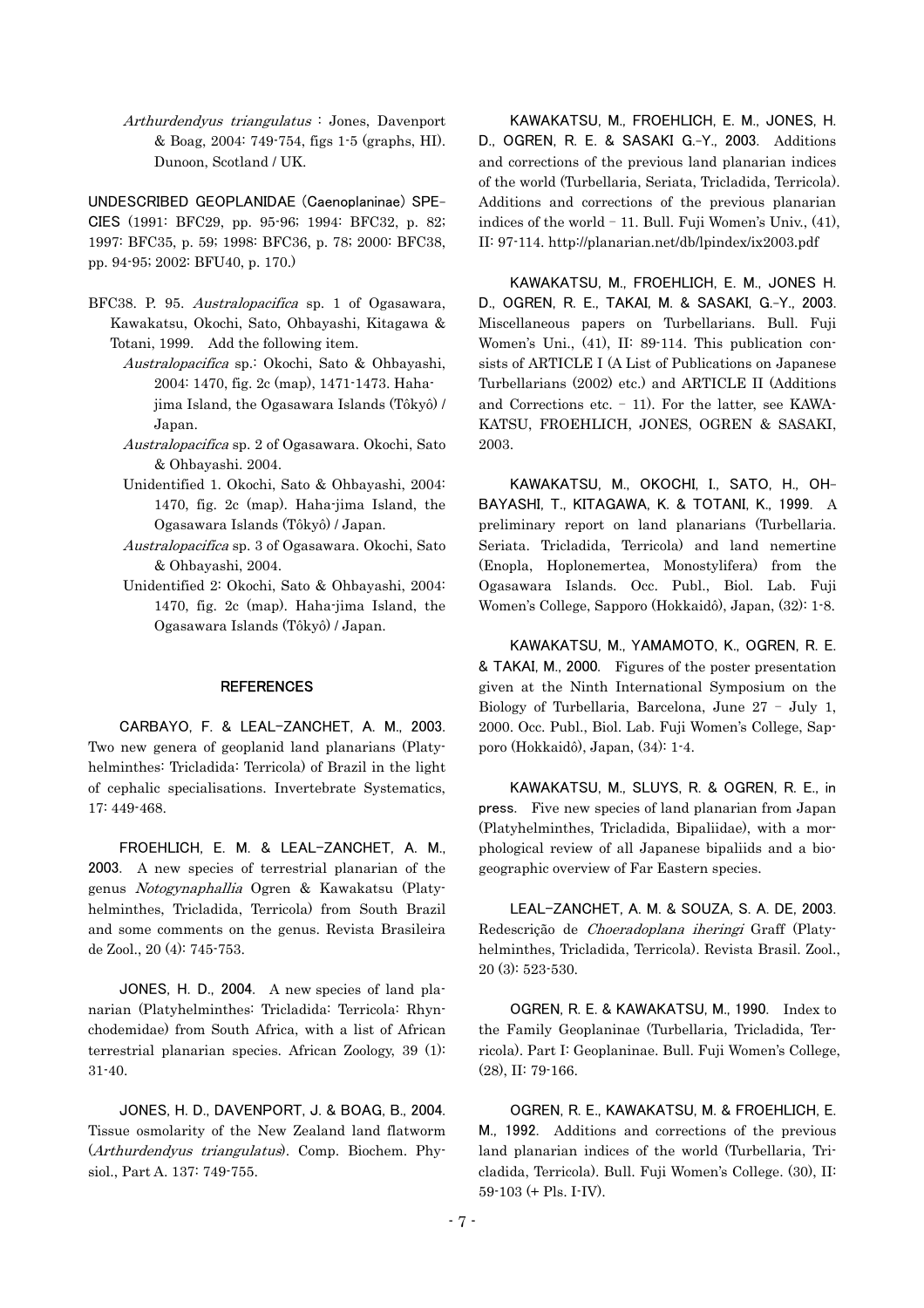OKOCHI, I., SATO, H. & OHBAYASHI, T., 2004. The cause of mollusk decline on the Ogasawara Islands. Biodiversity and Conservation, 13: 1465-1475.

SHIRASAWA, Y., YOSHIHAMA, I., SEO, N. & FURUTA, E., 2003. Encapsulation of the large egg from different animal with parenchymal cells of terrestrial flatworm, Bipalium nobile. Proc. of the 15th Japanese Ass. for Develop. & Comparat. Immunol., held in Tôkyô, on Aug. 29-30, 2003. P. 32. (In Japanese.)

SHIRASAWA, Y., YOSHIHAMA, I., SEO, N., FURUTA, E. & SHIRASAWA, M., 2003. Ultrastructure of the visual organ of the terrestrial planarian, Bipalium nobile. Zool. Sci., Tôkyô, 20 (12): 1541.

TANAKA, I., 2003. Introduction for Plathelminthes and Turbellaria. In: Nishijima, S. (supervised), Nishida, M., Shikatani, N. & Shokita, S. (eds.), The Flora and Fauna of Inland Waters in the Ryûkyû Islands. Pp. 135-140. Tôkai Univ. Press, Tôkyô. (In Japanese.)

[YAMAMOTO, A.], 2003. The first occurrence

record of an introduced land planarian species, Bipalium nobile in Otaru City, Hokkaidô. In: [Explanatory Book for the 55th Special Exhibition of Introduced Plants and Animals Found in Otaru, Essentially an Old Harbour City in Hokkaidô], Pp. 34-35. (In Japanese.)

YAMAMOTO, K., KAWAKATSU, M. & SASAKI, G.-Y., 2003. Bipaliid land planarians from Nagasaki Prefecture and the vicinity, Kyûshû, Japan: Color photographs of living specimens and the karyotypes. Web article only. http://planarian.net/kswp/40/nagasaki.pdf

YAMAMOTO, A., YAMAMOTO, K. & KAWAKATSU, M., 2004. The first occurrence record of a giant land planarian, Bipalium nobile Kawakatsu et Makino, 1982, from Otaru City in Hokkaidô. Bull. Otaru Mus., 17: 41-46. (In Japanese, with English summary.)

YAMAMOTO, K., 2003. Planarians from the Shimabara Peninsula, Nagasaki Prefecture, Kyûshû (Preliminary report). Bull. Junshin Junior Highschool & Junshin Women's Highschool, (30): 35-41. (In Japanese, with English summary.)

\*\*\*\*\*\*\*\*\*\*\*\*\*\*\*\*\*\*\*\*

Addresses of the Authors :

- Dr. Masaharu KAWAKATSU, 9jô 9chôme 1-8, Shinkotoni, Kita-ku, Sapporo (Hokkaidô) 001-0909, Japan. Tel & Fax (International: +81 11 762 4450); (Domestic: 011 762 4450). E-mail (Miss Miyuki Kawakatsu): DQA01524@nifty.ne.jp (The 4th character is "zero", not the letter O.)
- Dr. Eudóxia Maria FROEHLICH, Professor of Zoologia, Emeritus, Departamento de Zoologia, Instituto de Biociências, Universidade de São Paulo, Rua do Matão, Travessa 14, Nº. 101, Butantã - São Paulo / SP - 05508-900, Brasil.

 Tel: International: +55 11 3091-7513 / Fax (International: +55 11 3091-7802). E-mail: emfroeh@ib.usp.br Home address: Al. J. E. de Lima, 1095/102, CEP 01403-003, São Paulo, SP-Brasil. Website URL http://www.ib.usp.br/pesquisa/froehlich.htm

 Dr. Hugh D. JONES, Honorary Lecturer, University of Manchester; Scientific Associate of the Natural History Museum, London. Home address: 4 Vine Cottages, off Hayfield Road, Birch Vale, High Peak, SK22 1DG, UK.

Phone: +44 161 275 3885. Email: flatworm@btopenworld.com

 Dr. Robert E. OGREN, Professor of Biology, Emeritus, Wilkes University, Wilkes-Barre, Pennsylvania 18766, U. S. A. Home address: 88 Lathrop Street, Kingston, Pennsylvania 18704, U. S. A. E-mail: ogrenrobert@Hotmail.com; REOgren@compuserve.com Website URL http://course.wilkes.edu/REOgren